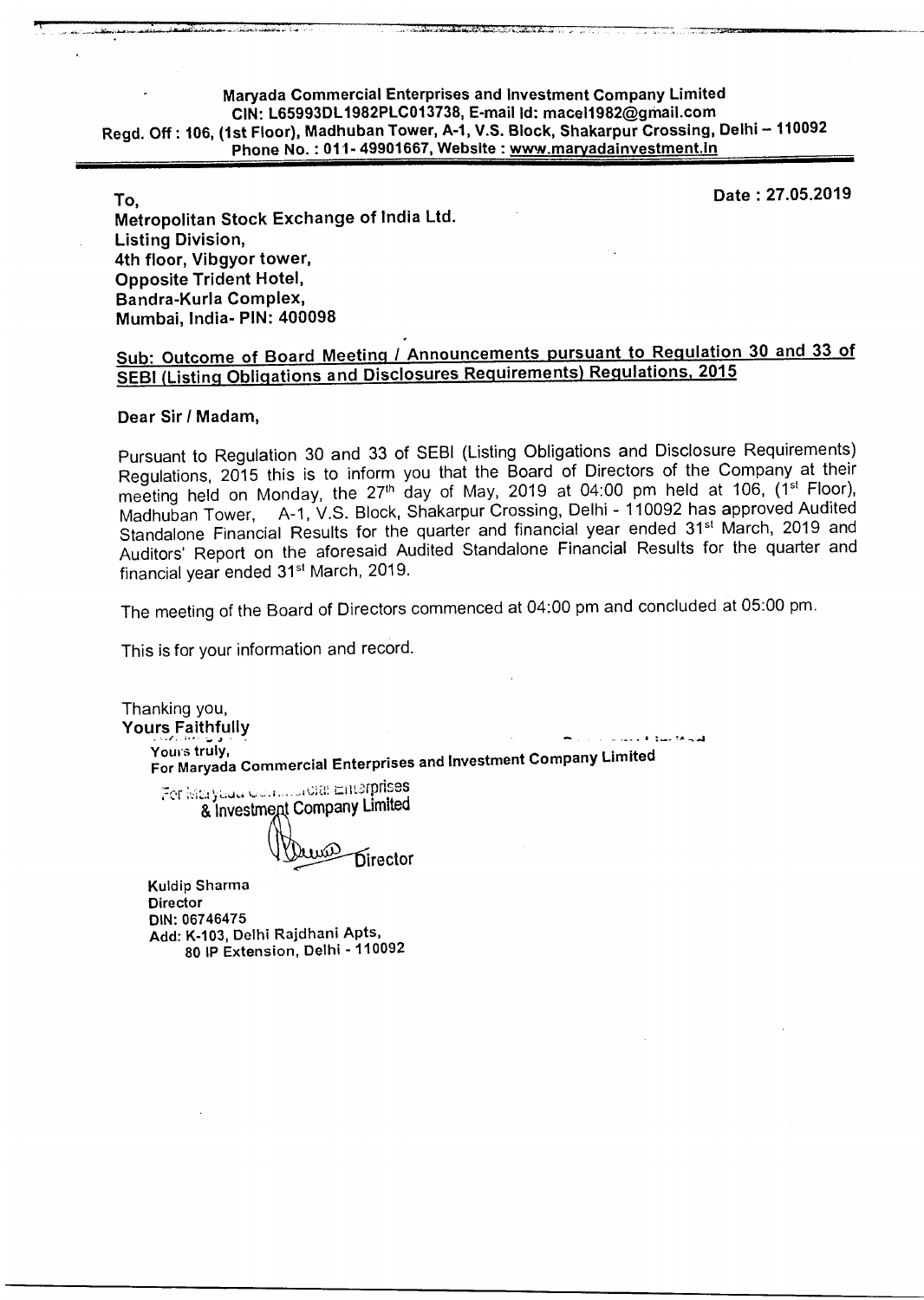

#### **RaJesh Suresh Jain & Associates CHARTERED ACCOUNTANTS**

**INDEPENDENT AUDITOR'S REPORT ON THE FINANCIAL RESULTS OF MARYADA COMMERCIAL ENTERPRISES AND INVESTMENT COMPANY LIMITED, DELHI FOR THE YEAR ENDED 31.03.2019 PURSUANT TO REGULATION 33 OF SEBI (LISTING OBLIGATION AND DISCLOSURE REQUIREMENTS) REGULATIONS, 2015** 

To

The Board of Directors of Maryada Commercial Enterprises and Investment Company Limited, Delhi,

We have audited the accompanying statements of financial results of Maryada Commercial Enterprises and Investment Company Limited, Delhi ("the company") for the year ended 31<sup>st</sup> March,2019 ("the statement") being submitted by the company pursuant to the requirements of Regulation 33 of the SEBI (Listing Obligation and Disclosure Requirement) Regulations, 2015 read with circular no. CIR/CFD/FAC/62/2016 dated July, 5,2016. This statement, which is the responsibility of the company's .management and approved by the Board of Directors, has been prepared on the basis of the related financial statements which are in accordance with the Accounting Standards prescribed under section 133 of the Companies Act, 2013 read with relevant rules issued there under and other accounting principles generally accepted in India. Our responsibility is to express an opinion on the statement based on our audit of such financial statements.

We conducted our audit in accordance with the standards on auditing issued by the Institute of Chartered Accountants of India. Those standards require that we comply with ethical requirements and plan and perform the audit to obtain reasonable assurance about whether the statement is free from material misstatement.

An audit involves performing procedures to obtain audit evidence about the amounts and the disclosures in the statement. The procedures selected depend on the auditor's judgment, including the assessment of the risks of material misstatement of the statement, whether due to fraud or error. In making those risk assessments, the auditor considers internal financial control relevant to the Company's preparation of the financial statements that give a true and fair view in order to design audit procedures that are appropriate in the circumstances. An audit also includes evaluating the appropriateness of the accounting policies used and the reasonableness of the accounting estimates made by the Company's Directors, as well as evaluating the overall presentation of the statement.

We believe that the audit evidence we have obtained is sufficient and appropriate to provide a basis for our audit opinion.

**616311, First Floor, Padam Singh Road, Dev Nagar, Karol Bagh, New Delhi-110005 Ph. : 011-45540899, 09811020899, 08285152009 Email : rajesh.rsja@gmail.com**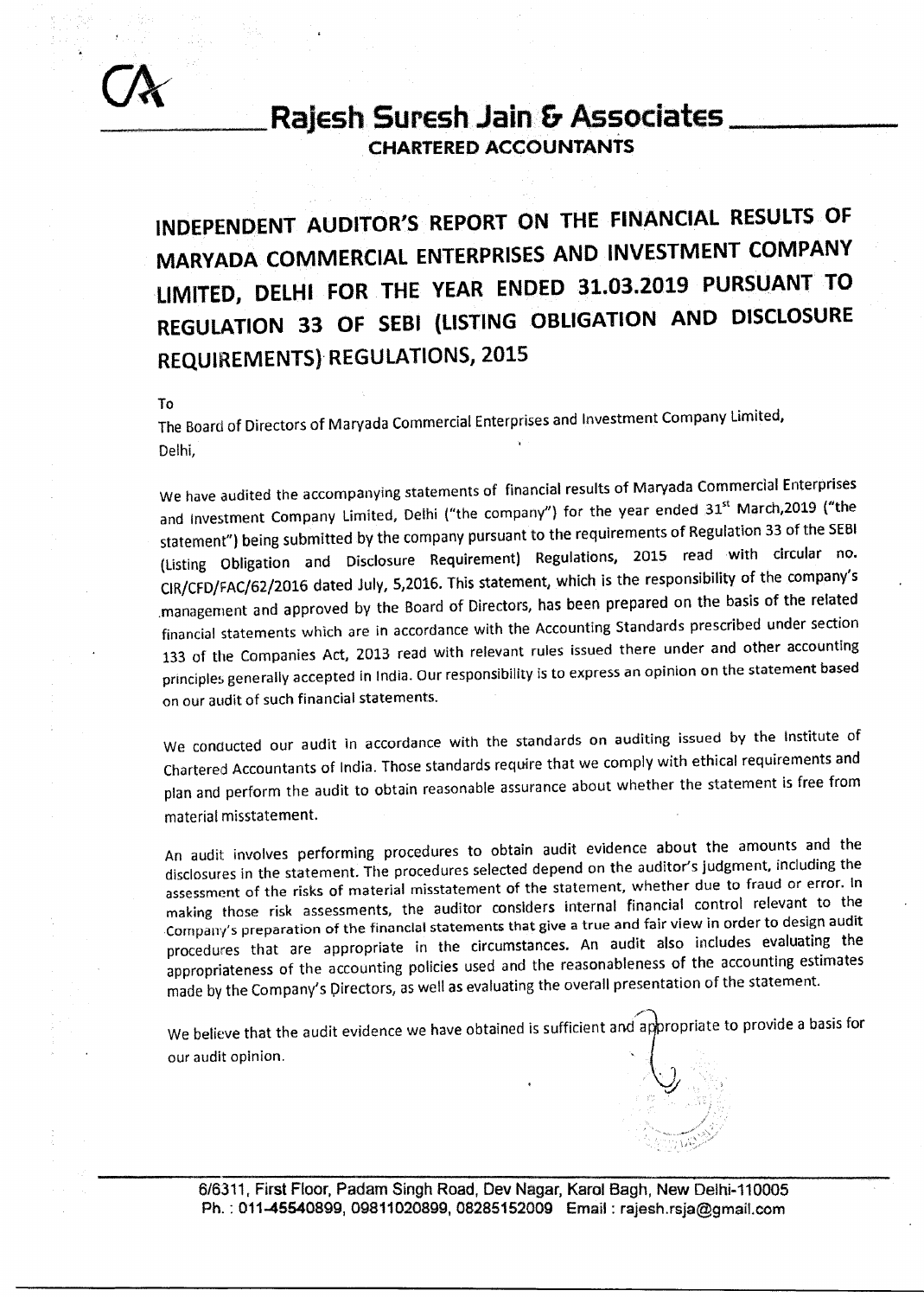In our opinion and to the best of our information and according to the explanations given to us the statement;

- a) Is presented in accordance with the requirements of Regulation 33 of the SEBI (Listing Obligations and Disclosure Requirement) Regulations 2015 read with circular no. CIR/CFD/FAC/62/2016 dated July, 5,2016
- b) Gives true and fair view in conformity with the aforesaid accounting standards and other accounting principles generally accepted in India, of the loss and other financial information of the company for the year ended  $31<sup>st</sup>$  March 2019.

The statement includes results for the quarter ended 31<sup>st</sup> March 2019 being the balancing figure between audited figures in respect of the full financial year and the published year to date figuresuptothe third quarter of the current financial year which were subject to limited review.

### **For Rajesh Suresh Jain & Associates CHARTERED ACCOUNTANTS FIRM REGDN. 017163N**

**(RAJESH ,; JAIN) PARTNER**  MN0.098229

**Place: Delhi Date: 27/05/2019**